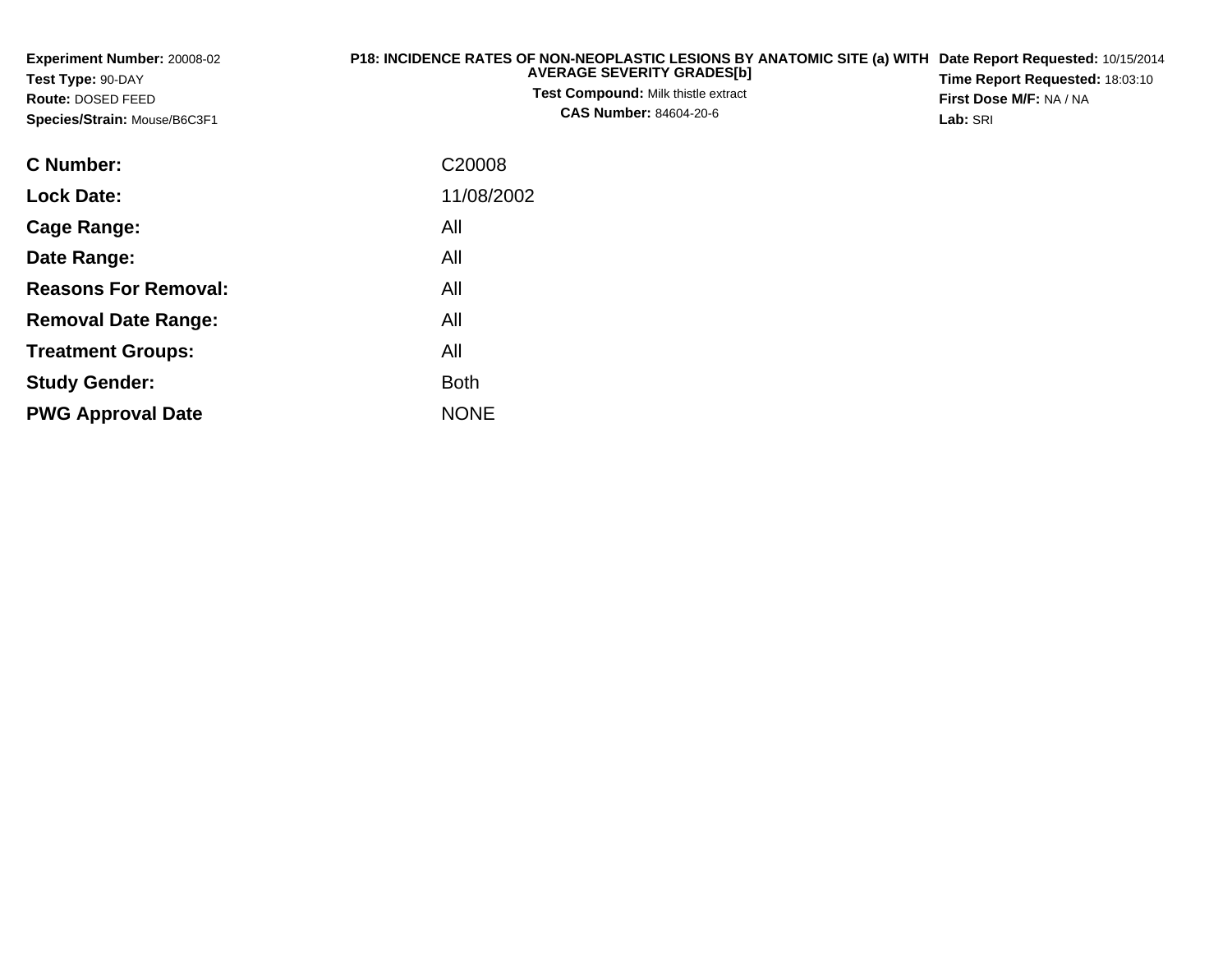| Experiment Number: 20008-02<br>Test Type: 90-DAY<br>Route: DOSED FEED<br>Species/Strain: Mouse/B6C3F1 | P18: INCIDENCE RATES OF NON-NEOPLASTIC LESIONS BY ANATOMIC SITE (a) WITH Date Report Requested: 10/15/2014<br><b>AVERAGE SEVERITY GRADES[b]</b><br>Time Report Requested: 18:03:10<br>Test Compound: Milk thistle extract<br>First Dose M/F: NA / NA<br><b>CAS Number: 84604-20-6</b><br>Lab: SRI |          |                    |           |           |           |
|-------------------------------------------------------------------------------------------------------|---------------------------------------------------------------------------------------------------------------------------------------------------------------------------------------------------------------------------------------------------------------------------------------------------|----------|--------------------|-----------|-----------|-----------|
| <b>B6C3F1 Mouse MALE</b>                                                                              | <b>PPM</b><br>0                                                                                                                                                                                                                                                                                   | 3125 PPM | <b>PPM</b><br>6250 | 12500 PPM | 25000 PPM | 50000 PPM |
| <b>Disposition Summary</b>                                                                            |                                                                                                                                                                                                                                                                                                   |          |                    |           |           |           |
| <b>Animals Initially In Study</b>                                                                     | 10                                                                                                                                                                                                                                                                                                | 10       | $10$               | 10        | 10        | 10        |
| <b>Early Deaths</b>                                                                                   |                                                                                                                                                                                                                                                                                                   |          |                    |           |           |           |
| <b>Survivors</b>                                                                                      |                                                                                                                                                                                                                                                                                                   |          |                    |           |           |           |
| <b>Terminal Sacrifice</b>                                                                             | 10                                                                                                                                                                                                                                                                                                | 10       | 10                 | 10        | 10        | 10        |
| <b>Animals Examined Microscopically</b>                                                               | 10                                                                                                                                                                                                                                                                                                | 10       | 10                 | 10        | 10        | 10        |
| <b>ALIMENTARY SYSTEM</b>                                                                              |                                                                                                                                                                                                                                                                                                   |          |                    |           |           |           |
| Esophagus                                                                                             | (10)                                                                                                                                                                                                                                                                                              | (0)      | (0)                | (0)       | (0)       | (10)      |
| Gallbladder                                                                                           | (10)                                                                                                                                                                                                                                                                                              | (0)      | (0)                | (0)       | (0)       | (9)       |
| Intestine Large, Cecum                                                                                | (10)                                                                                                                                                                                                                                                                                              | (0)      | (0)                | (0)       | (0)       | (10)      |
| Intestine Large, Colon                                                                                | (10)                                                                                                                                                                                                                                                                                              | (0)      | (0)                | (0)       | (0)       | (10)      |
| Intestine Large, Rectum                                                                               | (10)                                                                                                                                                                                                                                                                                              | (0)      | (0)                | (0)       | (0)       | (10)      |
| Intestine Small, Duodenum                                                                             | (10)                                                                                                                                                                                                                                                                                              | (0)      | (0)                | (0)       | (0)       | (9)       |
| Intestine Small, Ileum                                                                                | (10)                                                                                                                                                                                                                                                                                              | (0)      | (0)                | (0)       | (0)       | (10)      |
| Intestine Small, Jejunum                                                                              | (10)                                                                                                                                                                                                                                                                                              | (0)      | (0)                | (0)       | (0)       | (10)      |
| Liver                                                                                                 | (10)                                                                                                                                                                                                                                                                                              | (0)      | (0)                | (0)       | (0)       | (10)      |
| Depletion Glycogen                                                                                    | 4[2.0]                                                                                                                                                                                                                                                                                            |          |                    |           |           | 6[2.0]    |
| Inflammation, Chronic, Focal                                                                          | 3[1.0]                                                                                                                                                                                                                                                                                            |          |                    |           |           | 3[1.0]    |
| Pancreas                                                                                              | (10)                                                                                                                                                                                                                                                                                              | (0)      | (0)                | (0)       | (0)       | (10)      |
| Salivary Glands                                                                                       | (10)                                                                                                                                                                                                                                                                                              | (0)      | (0)                | (0)       | (0)       | (10)      |
| Stomach, Forestomach                                                                                  | (10)                                                                                                                                                                                                                                                                                              | (10)     | (10)               | (10)      | (10)      | (10)      |
| Erosion, Focal                                                                                        |                                                                                                                                                                                                                                                                                                   |          |                    |           |           | 1[1.0]    |
| Hyperplasia, Squamous, Focal                                                                          |                                                                                                                                                                                                                                                                                                   |          |                    |           | 2[1.5]    | 1[2.0]    |
| Ulcer                                                                                                 |                                                                                                                                                                                                                                                                                                   |          |                    |           | 1[1.0]    |           |
| Stomach, Glandular                                                                                    | (10)                                                                                                                                                                                                                                                                                              | (0)      | (0)                | (10)      | (10)      | (10)      |
| Cyst                                                                                                  |                                                                                                                                                                                                                                                                                                   |          |                    |           |           | 1[1.0]    |
| CARDIOVASCULAR SYSTEM                                                                                 |                                                                                                                                                                                                                                                                                                   |          |                    |           |           |           |
| Heart                                                                                                 | (10)                                                                                                                                                                                                                                                                                              | (0)      | (0)                | (0)       | (0)       | (10)      |

a - Number of animals examined microscopically at site and number of animals with lesion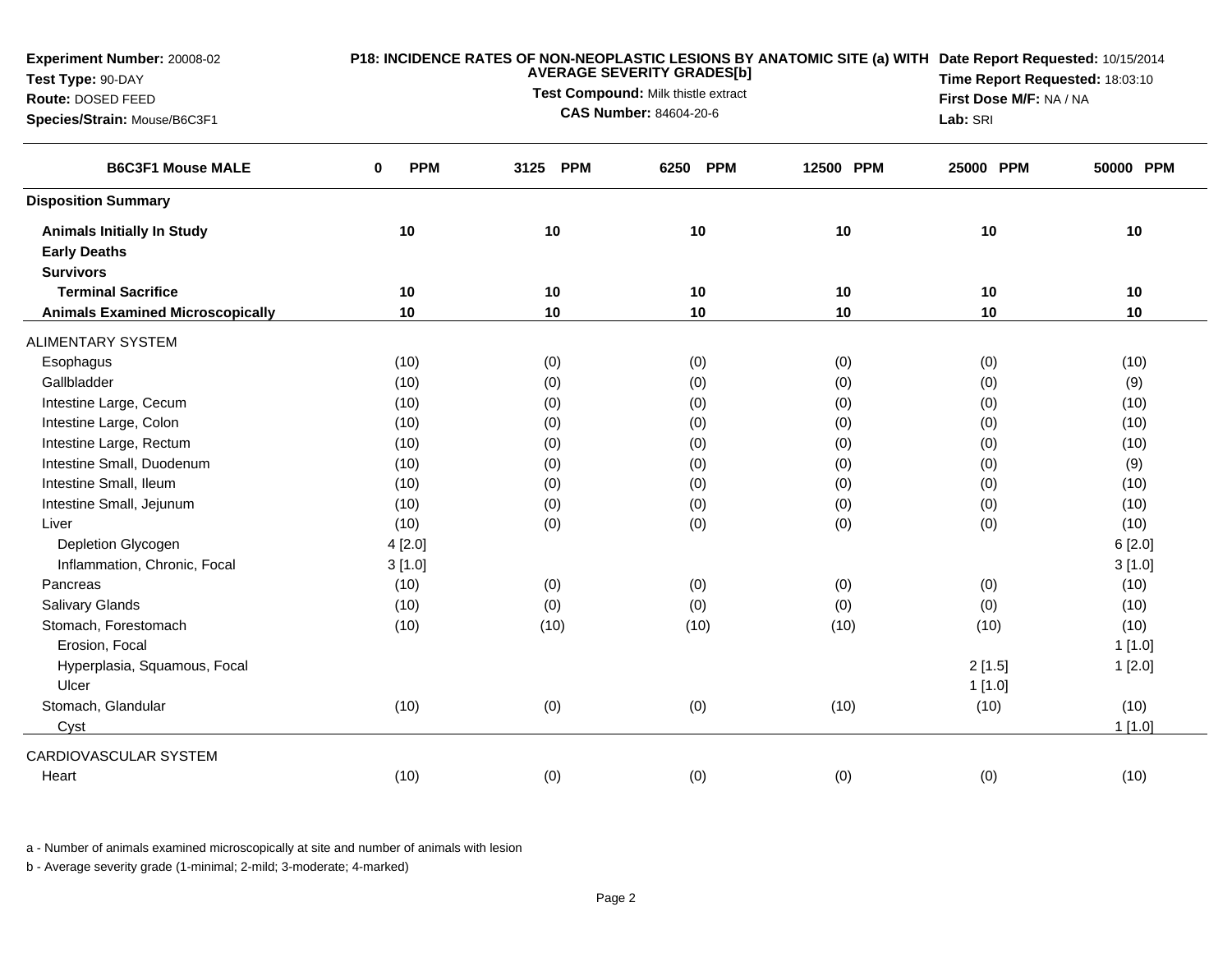| Experiment Number: 20008-02<br>Test Type: 90-DAY<br>Route: DOSED FEED<br>Species/Strain: Mouse/B6C3F1 |                 | P18: INCIDENCE RATES OF NON-NEOPLASTIC LESIONS BY ANATOMIC SITE (a) WITH Date Report Requested: 10/15/2014<br>Time Report Requested: 18:03:10<br>First Dose M/F: NA / NA<br>Lab: SRI |                    |           |           |           |
|-------------------------------------------------------------------------------------------------------|-----------------|--------------------------------------------------------------------------------------------------------------------------------------------------------------------------------------|--------------------|-----------|-----------|-----------|
| <b>B6C3F1 Mouse MALE</b>                                                                              | <b>PPM</b><br>0 | 3125 PPM                                                                                                                                                                             | <b>PPM</b><br>6250 | 12500 PPM | 25000 PPM | 50000 PPM |
| <b>ENDOCRINE SYSTEM</b>                                                                               |                 |                                                                                                                                                                                      |                    |           |           |           |
| <b>Adrenal Cortex</b>                                                                                 | (10)            | (0)                                                                                                                                                                                  | (0)                | (0)       | (0)       | (10)      |
| Adrenal Medulla                                                                                       | (10)            | (0)                                                                                                                                                                                  | (0)                | (0)       | (0)       | (10)      |
| Parathyroid Gland                                                                                     | (10)            | (0)                                                                                                                                                                                  | (0)                | (0)       | (0)       | (10)      |
| Cyst                                                                                                  | 1[2.0]          |                                                                                                                                                                                      |                    |           |           |           |
| <b>Pituitary Gland</b>                                                                                | (9)             | (0)                                                                                                                                                                                  | (0)                | (0)       | (0)       | (10)      |
| <b>Thyroid Gland</b>                                                                                  | (10)            | (0)                                                                                                                                                                                  | (0)                | (0)       | (0)       | (10)      |
| <b>Ectopic Thymus</b>                                                                                 |                 |                                                                                                                                                                                      |                    |           |           | $1$ [1.0] |
| <b>GENERAL BODY SYSTEM</b>                                                                            |                 |                                                                                                                                                                                      |                    |           |           |           |
| None                                                                                                  |                 |                                                                                                                                                                                      |                    |           |           |           |
| <b>GENITAL SYSTEM</b>                                                                                 |                 |                                                                                                                                                                                      |                    |           |           |           |
| Epididymis                                                                                            | (10)            | (0)                                                                                                                                                                                  | (0)                | (0)       | (0)       | (10)      |
| <b>Preputial Gland</b>                                                                                | (10)            | (0)                                                                                                                                                                                  | (0)                | (0)       | (0)       | (10)      |
| Prostate                                                                                              | (10)            | (0)                                                                                                                                                                                  | (0)                | (0)       | (0)       | (10)      |
| <b>Seminal Vesicle</b>                                                                                | (10)            | (0)                                                                                                                                                                                  | (0)                | (0)       | (0)       | (10)      |
| <b>Testes</b>                                                                                         | (10)            | (0)                                                                                                                                                                                  | (0)                | (0)       | (1)       | (10)      |
| Atrophy                                                                                               |                 |                                                                                                                                                                                      |                    |           | 1[3.0]    |           |
| <b>HEMATOPOIETIC SYSTEM</b>                                                                           |                 |                                                                                                                                                                                      |                    |           |           |           |
| <b>Bone Marrow</b>                                                                                    | (10)            | (0)                                                                                                                                                                                  | (0)                | (0)       | (0)       | (10)      |
| Lymph Node, Mandibular                                                                                | (10)            | (0)                                                                                                                                                                                  | (0)                | (0)       | (0)       | (10)      |
| Lymph Node, Mesenteric                                                                                | (10)            | (0)                                                                                                                                                                                  | (0)                | (0)       | (0)       | (9)       |
| Spleen                                                                                                | (10)            | (0)                                                                                                                                                                                  | (0)                | (0)       | (0)       | (10)      |
| Thymus                                                                                                | (10)            | (0)                                                                                                                                                                                  | (0)                | (0)       | (0)       | (10)      |
| <b>INTEGUMENTARY SYSTEM</b>                                                                           |                 |                                                                                                                                                                                      |                    |           |           |           |
| Skin                                                                                                  | (10)            | (0)                                                                                                                                                                                  | (0)                | (0)       | (0)       | (10)      |
| MUSCULOSKELETAL SYSTEM                                                                                |                 |                                                                                                                                                                                      |                    |           |           |           |
| <b>Bone</b>                                                                                           | (10)            | (0)                                                                                                                                                                                  | (0)                | (0)       | (0)       | (10)      |
|                                                                                                       |                 |                                                                                                                                                                                      |                    |           |           |           |

a - Number of animals examined microscopically at site and number of animals with lesion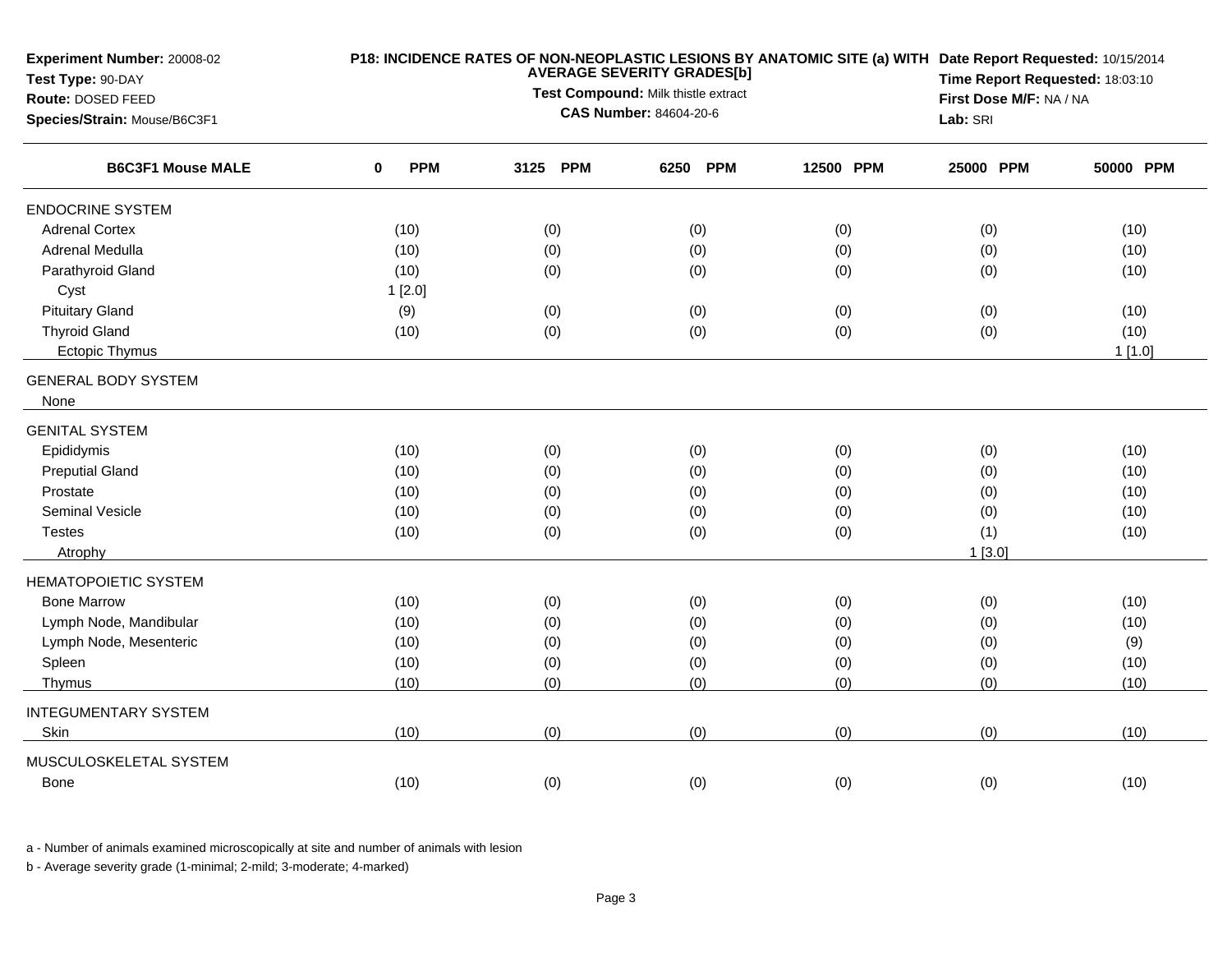| Experiment Number: 20008-02<br>Test Type: 90-DAY |                 | <b>AVERAGE SEVERITY GRADES[b]</b> | P18: INCIDENCE RATES OF NON-NEOPLASTIC LESIONS BY ANATOMIC SITE (a) WITH Date Report Requested: 10/15/2014<br>Time Report Requested: 18:03:10 |           |                         |           |  |
|--------------------------------------------------|-----------------|-----------------------------------|-----------------------------------------------------------------------------------------------------------------------------------------------|-----------|-------------------------|-----------|--|
| Route: DOSED FEED                                |                 |                                   | Test Compound: Milk thistle extract                                                                                                           |           | First Dose M/F: NA / NA |           |  |
| Species/Strain: Mouse/B6C3F1                     |                 | <b>CAS Number: 84604-20-6</b>     | Lab: SRI                                                                                                                                      |           |                         |           |  |
| <b>B6C3F1 Mouse MALE</b>                         | <b>PPM</b><br>0 | 3125<br><b>PPM</b>                | <b>PPM</b><br>6250                                                                                                                            | 12500 PPM | 25000<br><b>PPM</b>     | 50000 PPM |  |
| <b>Bone</b>                                      | (10)            | (0)                               | (0)                                                                                                                                           | (0)       | (0)                     | (10)      |  |
| NERVOUS SYSTEM                                   |                 |                                   |                                                                                                                                               |           |                         |           |  |
| <b>Brain</b>                                     | (10)            | (0)                               | (0)                                                                                                                                           | (0)       | (0)                     | (10)      |  |
| <b>RESPIRATORY SYSTEM</b>                        |                 |                                   |                                                                                                                                               |           |                         |           |  |
| Lung                                             | (10)            | (0)                               | (0)                                                                                                                                           | (0)       | (0)                     | (10)      |  |
| Hemorrhage, Focal                                | 1[2.0]          |                                   |                                                                                                                                               |           |                         |           |  |
| Infiltration Cellular, Lymphocyte, Focal         | 1[1.0]          |                                   |                                                                                                                                               |           |                         |           |  |
| Nose                                             | (10)            | (0)                               | (0)                                                                                                                                           | (0)       | (0)                     | (10)      |  |
| Trachea                                          | (10)            | (0)                               | (0)                                                                                                                                           | (0)       | (0)                     | (10)      |  |
| SPECIAL SENSES SYSTEM                            |                 |                                   |                                                                                                                                               |           |                         |           |  |
| Eye                                              | (10)            | (0)                               | (0)                                                                                                                                           | (0)       | (0)                     | (10)      |  |
| <b>Harderian Gland</b>                           | (10)            | (0)                               | (0)                                                                                                                                           | (0)       | (0)                     | (10)      |  |
| <b>URINARY SYSTEM</b>                            |                 |                                   |                                                                                                                                               |           |                         |           |  |
| Kidney                                           | (10)            | (0)                               | (0)                                                                                                                                           | (10)      | (10)                    | (10)      |  |
| Infiltration Cellular, Lymphocyte, Focal         | 1[1.0]          |                                   |                                                                                                                                               | 1[1.0]    |                         |           |  |
| Renal Tubule, Regeneration, Focal                |                 |                                   |                                                                                                                                               |           |                         | 2[1.0]    |  |
| <b>Urinary Bladder</b>                           | (10)            | (0)                               | (0)                                                                                                                                           | (0)       | (0)                     | (10)      |  |

\*\*\*END OF MALE DATA\*\*\*

a - Number of animals examined microscopically at site and number of animals with lesion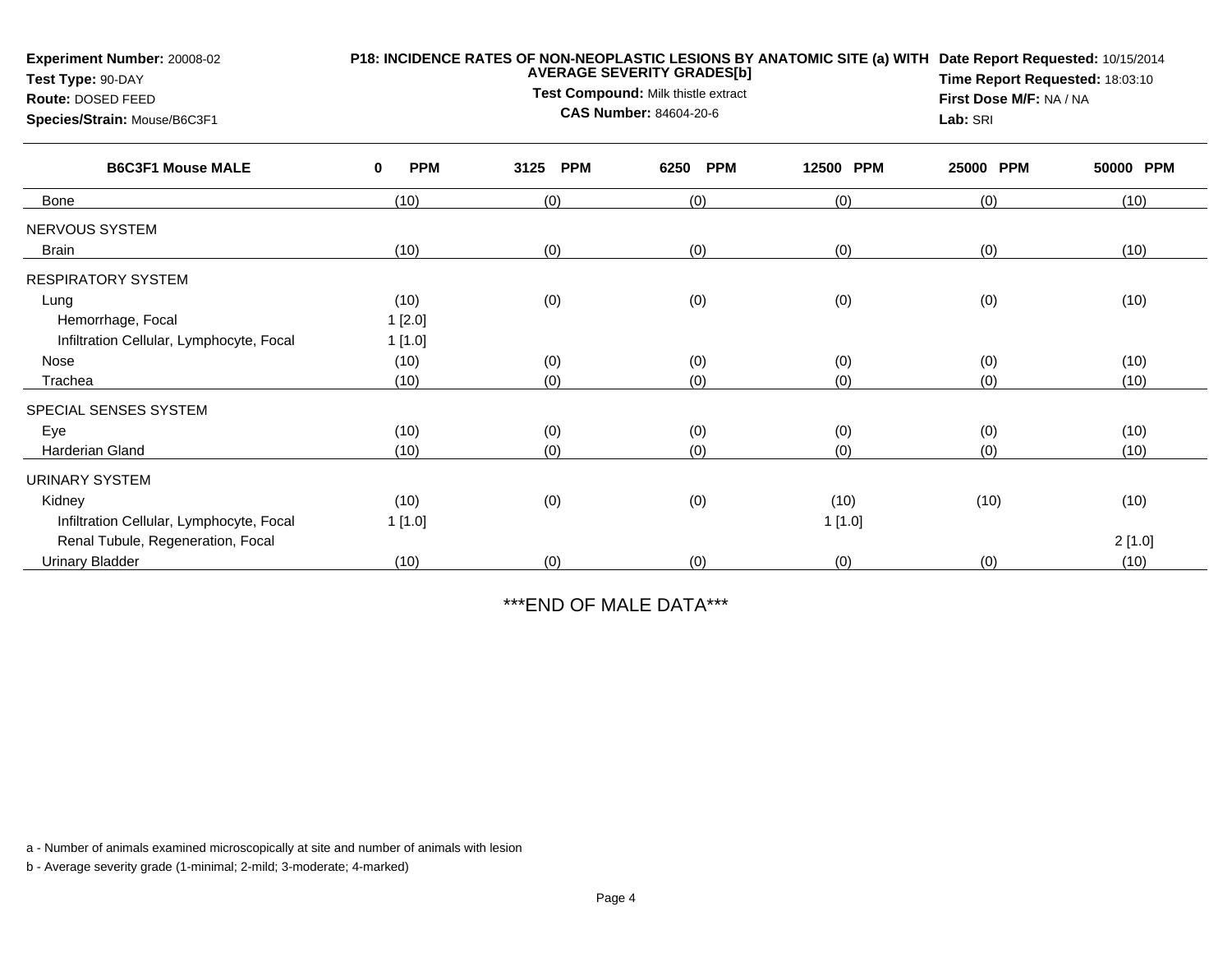| <b>PPM</b><br>3125 PPM<br>6250 PPM<br>25000 PPM<br><b>B6C3F1 Mouse FEMALE</b><br>0<br>12500 PPM<br><b>Disposition Summary</b><br>10<br>10<br>10<br>10<br><b>Animals Initially In Study</b><br>10<br><b>Early Deaths</b><br><b>Survivors</b><br>10<br><b>Terminal Sacrifice</b><br>10<br>10<br>10<br>10<br>10<br>10<br>10<br>10<br>10<br><b>Animals Examined Microscopically</b><br><b>ALIMENTARY SYSTEM</b><br>Esophagus<br>(10)<br>(0)<br>(0)<br>(0)<br>(0)<br>Gallbladder<br>(10)<br>(0)<br>(0)<br>(0)<br>(0)<br>Intestine Large, Cecum<br>(0)<br>(0)<br>(10)<br>(0)<br>(0)<br>Intestine Large, Colon<br>(0)<br>(0)<br>(10)<br>(0)<br>(0)<br>Intestine Large, Rectum<br>(10)<br>(0)<br>(0)<br>(0)<br>(0)<br>Intestine Small, Duodenum<br>(10)<br>(0)<br>(0)<br>(0)<br>(0)<br>Intestine Small, Ileum<br>(10)<br>(0)<br>(0)<br>(0)<br>(0)<br>Intestine Small, Jejunum<br>(10)<br>(0)<br>(0)<br>(0)<br>(0)<br>Liver<br>(10)<br>(10)<br>(10)<br>(10)<br>(10)<br>Depletion Glycogen<br>1[2.0]<br>Inflammation, Chronic, Focal<br>10 [1.0]<br>9[1.0]<br>9[1.0]<br>8[1.0]<br>3[1.0] | 50000 PPM<br>$10$ |
|--------------------------------------------------------------------------------------------------------------------------------------------------------------------------------------------------------------------------------------------------------------------------------------------------------------------------------------------------------------------------------------------------------------------------------------------------------------------------------------------------------------------------------------------------------------------------------------------------------------------------------------------------------------------------------------------------------------------------------------------------------------------------------------------------------------------------------------------------------------------------------------------------------------------------------------------------------------------------------------------------------------------------------------------------------------------------------|-------------------|
|                                                                                                                                                                                                                                                                                                                                                                                                                                                                                                                                                                                                                                                                                                                                                                                                                                                                                                                                                                                                                                                                                |                   |
|                                                                                                                                                                                                                                                                                                                                                                                                                                                                                                                                                                                                                                                                                                                                                                                                                                                                                                                                                                                                                                                                                |                   |
|                                                                                                                                                                                                                                                                                                                                                                                                                                                                                                                                                                                                                                                                                                                                                                                                                                                                                                                                                                                                                                                                                |                   |
|                                                                                                                                                                                                                                                                                                                                                                                                                                                                                                                                                                                                                                                                                                                                                                                                                                                                                                                                                                                                                                                                                | 10                |
|                                                                                                                                                                                                                                                                                                                                                                                                                                                                                                                                                                                                                                                                                                                                                                                                                                                                                                                                                                                                                                                                                | $10$              |
|                                                                                                                                                                                                                                                                                                                                                                                                                                                                                                                                                                                                                                                                                                                                                                                                                                                                                                                                                                                                                                                                                |                   |
|                                                                                                                                                                                                                                                                                                                                                                                                                                                                                                                                                                                                                                                                                                                                                                                                                                                                                                                                                                                                                                                                                | (10)              |
|                                                                                                                                                                                                                                                                                                                                                                                                                                                                                                                                                                                                                                                                                                                                                                                                                                                                                                                                                                                                                                                                                | (10)              |
|                                                                                                                                                                                                                                                                                                                                                                                                                                                                                                                                                                                                                                                                                                                                                                                                                                                                                                                                                                                                                                                                                | (10)              |
|                                                                                                                                                                                                                                                                                                                                                                                                                                                                                                                                                                                                                                                                                                                                                                                                                                                                                                                                                                                                                                                                                | (10)              |
|                                                                                                                                                                                                                                                                                                                                                                                                                                                                                                                                                                                                                                                                                                                                                                                                                                                                                                                                                                                                                                                                                | (10)              |
|                                                                                                                                                                                                                                                                                                                                                                                                                                                                                                                                                                                                                                                                                                                                                                                                                                                                                                                                                                                                                                                                                | (10)              |
|                                                                                                                                                                                                                                                                                                                                                                                                                                                                                                                                                                                                                                                                                                                                                                                                                                                                                                                                                                                                                                                                                | (10)              |
|                                                                                                                                                                                                                                                                                                                                                                                                                                                                                                                                                                                                                                                                                                                                                                                                                                                                                                                                                                                                                                                                                | (10)              |
|                                                                                                                                                                                                                                                                                                                                                                                                                                                                                                                                                                                                                                                                                                                                                                                                                                                                                                                                                                                                                                                                                | (10)              |
|                                                                                                                                                                                                                                                                                                                                                                                                                                                                                                                                                                                                                                                                                                                                                                                                                                                                                                                                                                                                                                                                                |                   |
|                                                                                                                                                                                                                                                                                                                                                                                                                                                                                                                                                                                                                                                                                                                                                                                                                                                                                                                                                                                                                                                                                | 10 [1.0]          |
| (1)<br>Pancreas<br>(0)<br>(0)<br>(0)<br>(10)                                                                                                                                                                                                                                                                                                                                                                                                                                                                                                                                                                                                                                                                                                                                                                                                                                                                                                                                                                                                                                   | (10)              |
| Cyst<br>1[2.0]                                                                                                                                                                                                                                                                                                                                                                                                                                                                                                                                                                                                                                                                                                                                                                                                                                                                                                                                                                                                                                                                 |                   |
| <b>Salivary Glands</b><br>(10)<br>(0)<br>(0)<br>(0)<br>(0)                                                                                                                                                                                                                                                                                                                                                                                                                                                                                                                                                                                                                                                                                                                                                                                                                                                                                                                                                                                                                     | (10)              |
| Stomach, Forestomach<br>(10)<br>(10)<br>(10)<br>(10)<br>(10)                                                                                                                                                                                                                                                                                                                                                                                                                                                                                                                                                                                                                                                                                                                                                                                                                                                                                                                                                                                                                   | (10)              |
| Hyperplasia, Squamous, Focal<br>2[1.0]                                                                                                                                                                                                                                                                                                                                                                                                                                                                                                                                                                                                                                                                                                                                                                                                                                                                                                                                                                                                                                         | 2[2.0]            |
| Ulcer, Focal                                                                                                                                                                                                                                                                                                                                                                                                                                                                                                                                                                                                                                                                                                                                                                                                                                                                                                                                                                                                                                                                   | 1[1.0]            |
| Stomach, Glandular<br>(10)<br>(0)<br>(0)<br>(0)<br>(10)                                                                                                                                                                                                                                                                                                                                                                                                                                                                                                                                                                                                                                                                                                                                                                                                                                                                                                                                                                                                                        | (10)              |
| Cyst<br>1[1.0]                                                                                                                                                                                                                                                                                                                                                                                                                                                                                                                                                                                                                                                                                                                                                                                                                                                                                                                                                                                                                                                                 |                   |
| CARDIOVASCULAR SYSTEM                                                                                                                                                                                                                                                                                                                                                                                                                                                                                                                                                                                                                                                                                                                                                                                                                                                                                                                                                                                                                                                          |                   |
| (0)<br>(0)<br>(10)<br>(0)<br>(0)<br>Heart                                                                                                                                                                                                                                                                                                                                                                                                                                                                                                                                                                                                                                                                                                                                                                                                                                                                                                                                                                                                                                      | (10)              |

a - Number of animals examined microscopically at site and number of animals with lesion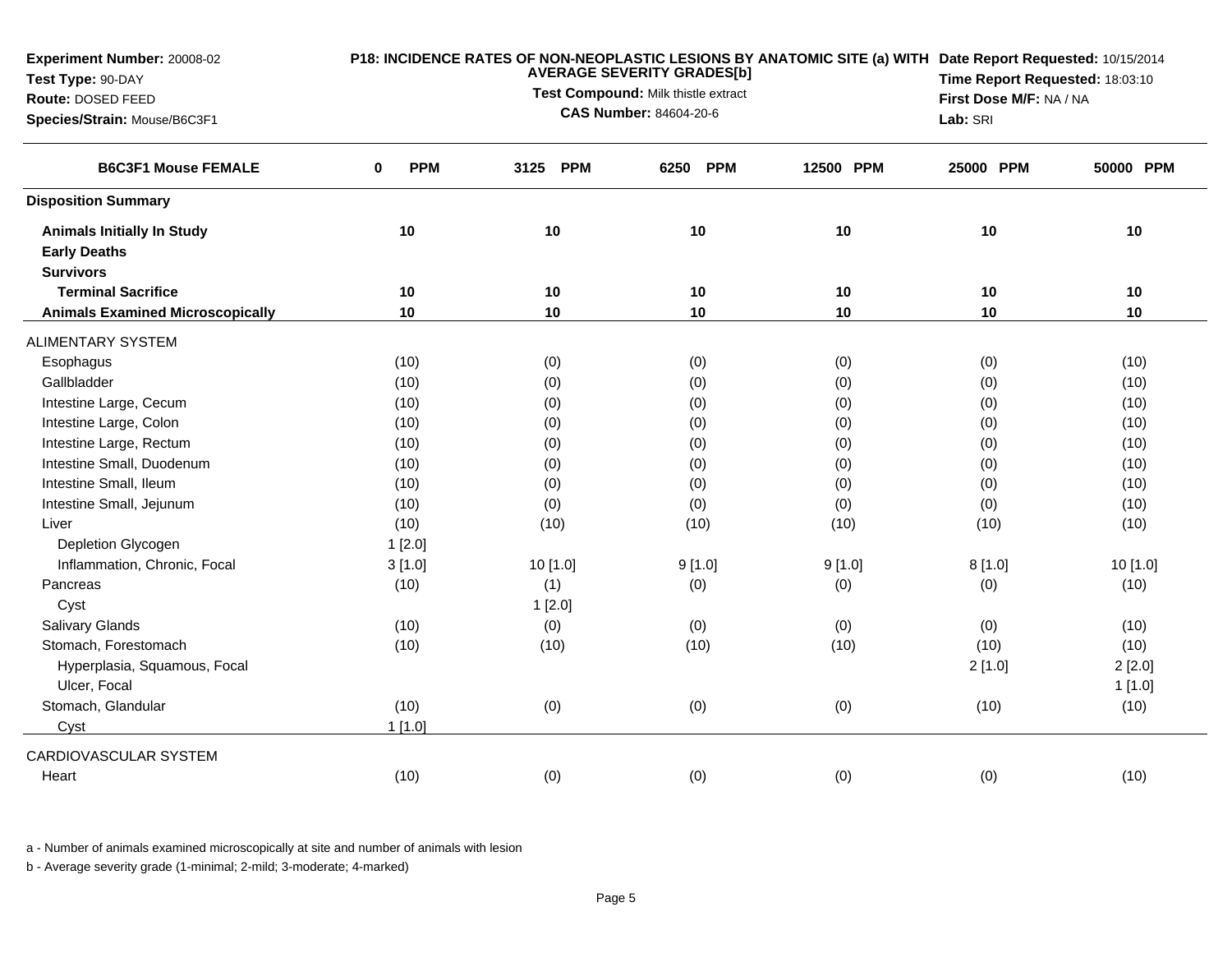| Experiment Number: 20008-02<br>Test Type: 90-DAY<br>Route: DOSED FEED<br>Species/Strain: Mouse/B6C3F1 |                 | P18: INCIDENCE RATES OF NON-NEOPLASTIC LESIONS BY ANATOMIC SITE (a) WITH Date Report Requested: 10/15/2014<br>Time Report Requested: 18:03:11<br>First Dose M/F: NA / NA<br>Lab: SRI |          |           |           |           |
|-------------------------------------------------------------------------------------------------------|-----------------|--------------------------------------------------------------------------------------------------------------------------------------------------------------------------------------|----------|-----------|-----------|-----------|
| <b>B6C3F1 Mouse FEMALE</b>                                                                            | <b>PPM</b><br>0 | 3125 PPM                                                                                                                                                                             | 6250 PPM | 12500 PPM | 25000 PPM | 50000 PPM |
| <b>ENDOCRINE SYSTEM</b>                                                                               |                 |                                                                                                                                                                                      |          |           |           |           |
| <b>Adrenal Cortex</b>                                                                                 | (10)            | (1)                                                                                                                                                                                  | (0)      | (0)       | (0)       | (10)      |
| <b>Accessory Adrenal Cortical Nodule</b>                                                              |                 |                                                                                                                                                                                      |          |           |           |           |
| Vacuolization Cytoplasmic                                                                             | 3[1.0]          |                                                                                                                                                                                      |          |           |           |           |
| Adrenal Medulla                                                                                       | (10)            | (0)                                                                                                                                                                                  | (0)      | (0)       | (0)       | (10)      |
| Parathyroid Gland                                                                                     | (10)            | (0)                                                                                                                                                                                  | (0)      | (0)       | (0)       | (10)      |
| <b>Pituitary Gland</b>                                                                                | (10)            | (0)                                                                                                                                                                                  | (0)      | (0)       | (0)       | (9)       |
| <b>Thyroid Gland</b>                                                                                  | (10)            | (0)                                                                                                                                                                                  | (0)      | (0)       | (0)       | (10)      |
| Ectopic Thymus                                                                                        | 1[2.0]          |                                                                                                                                                                                      |          |           |           |           |
| <b>GENERAL BODY SYSTEM</b>                                                                            |                 |                                                                                                                                                                                      |          |           |           |           |
| None                                                                                                  |                 |                                                                                                                                                                                      |          |           |           |           |
| <b>GENITAL SYSTEM</b>                                                                                 |                 |                                                                                                                                                                                      |          |           |           |           |
| <b>Clitoral Gland</b>                                                                                 | (10)            | (0)                                                                                                                                                                                  | (0)      | (1)       | (0)       | (10)      |
| Ovary                                                                                                 | (10)            | (0)                                                                                                                                                                                  | (0)      | (0)       | (0)       | (10)      |
| <b>Uterus</b>                                                                                         | (10)            | (0)                                                                                                                                                                                  | (0)      | (0)       | (0)       | (10)      |
| <b>HEMATOPOIETIC SYSTEM</b>                                                                           |                 |                                                                                                                                                                                      |          |           |           |           |
| <b>Bone Marrow</b>                                                                                    | (10)            | (0)                                                                                                                                                                                  | (0)      | (0)       | (0)       | (10)      |
| Lymph Node, Mandibular                                                                                | (10)            | (0)                                                                                                                                                                                  | (0)      | (0)       | (0)       | (10)      |
| Lymph Node, Mesenteric                                                                                | (10)            | (0)                                                                                                                                                                                  | (0)      | (0)       | (0)       | (10)      |
| Degeneration, Lymphoid, Diffuse                                                                       | 1[1.0]          |                                                                                                                                                                                      |          |           |           | 3[1.3]    |
| Spleen                                                                                                | (10)            | (0)                                                                                                                                                                                  | (0)      | (0)       | (0)       | (10)      |
| Thymus                                                                                                | (10)            | (0)                                                                                                                                                                                  | (0)      | (0)       | (0)       | (10)      |
| Degeneration, Lymphoid, Diffuse                                                                       | 1[1.0]          |                                                                                                                                                                                      |          |           |           |           |
| <b>INTEGUMENTARY SYSTEM</b>                                                                           |                 |                                                                                                                                                                                      |          |           |           |           |
| Mammary Gland                                                                                         | (10)            | (0)                                                                                                                                                                                  | (0)      | (0)       | (0)       | (10)      |
| Skin                                                                                                  | (10)            | (0)                                                                                                                                                                                  | (0)      | (0)       | (0)       | (10)      |

MUSCULOSKELETAL SYSTEM

a - Number of animals examined microscopically at site and number of animals with lesion